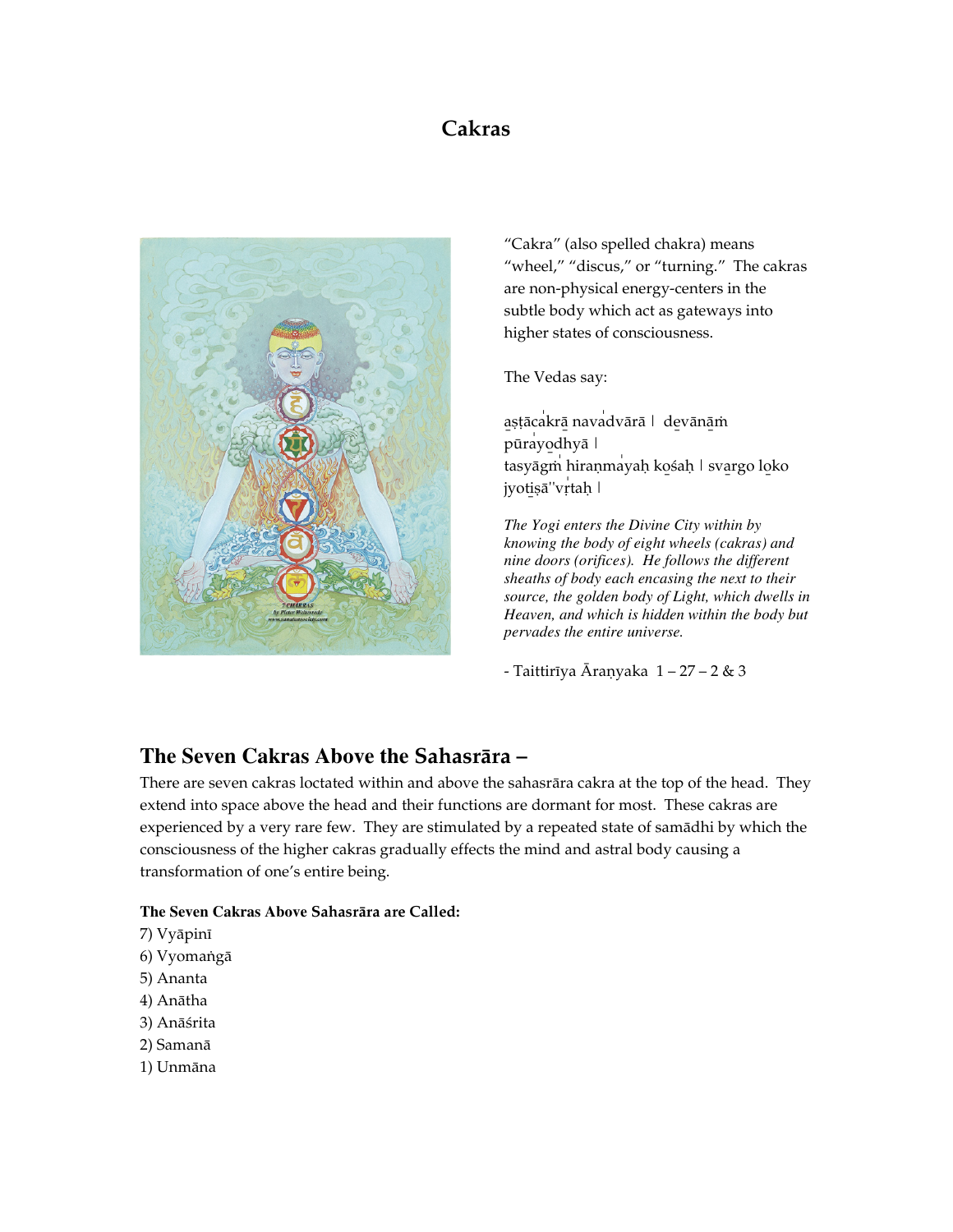## **The Seven Cakras**

There are seven main cakras located along the spine and inside the head, along the pathway of the sușumna nāḍī. The highest purpose of these cakras is spiritual realization and the accompanying siddhis (mystical powers) which remain dormant in most people. For a few rare souls, the inner activation of the cakras is achieved after years of disciplined spiritual practice which withdraws the natural patterns of the senses and mind from the external to the internal and activates the Kundalini Sakti to rise through the susumna nāḍī and through the various cakras. It is Kunḍalinī which activates the inner function of the cakras as consciousness expands.

### Outer Cakras

These cakras each have also an external aspect which relates to certain parts of the mind and physical anatomy. Most cakra healing-work and yoga practices effect only the outer, physical aspects of the cakras which relate to the mind and physical body. On an external (physical) level it is possible to have healthy functioning of all the cakras without stimulating the kundalini to rise through the cakras and without inner awakening or expansion of being. Healing work with the outer cakras is becoming quite prevalent and should not be confused with the higher spiritual awakening of the inner cakras which is only achieved with great disciple, self-control, and consistent effort for many years.

### Inner Awakening and Kundalini

It requires consistent discipline and un-rewarded effort for many years to stimulate the upward movement of the Kundalini Šakti. She (Kundalini) is the great Goddess of spiritual ascent and She is the serpent power laying dormant at the base of the spine. She is the awakening of the Higher Self and the death of the personal ego. Consciousness can not rise through the cakras quickly or by force. Expansion of consciousness must happen slowly over a period of many years for results to be safe and sustainable. The great power of the Kundalini Śakti cannot be controlled by the will of the ego, but She awakens of her own accord in those who humble themselves to Her will for them. A great yogi may even be able to control the movement of the Sun, Moon, and Stars, but he cannot take control of the Kuṇḍalinī Śakti who moves according to Her own will. Forceful practices to elevate Kundalini should be avoided without exception. These practices lead to dis-ease, depression, insanity, paralysis, loss of control of the body, the mind, and the senses, and even death. Though a person may temporarily force Kundalini to move, if the pathway of the sușumna is not clear, then the Kundalini will rise into other, inappropriate nāḍīs (channels) with crippling effects. Even if Kuṇḍalinī is forced into the central sușumņa nāḍī it is likely that consciousness will be elevated only temporarily before it then plunges into the lower cakras below the base of the spine. Instead of using practices to stimulate or elevate the Kundalini Sakti, She should be supplicated humbly as a caring Mother beholding the grace to uplift consciousness into higher states. She alone chooses when a person is ready to sustain Her great power. The expansion of consciousness as Kundalini rises through each of the seven cakras brings great siddhis and great responsibility, and the changes which Her grace brings forth for Her devotees permanently alter their consciousness and their lives. Her power should be approached timidly and with the utmost respect.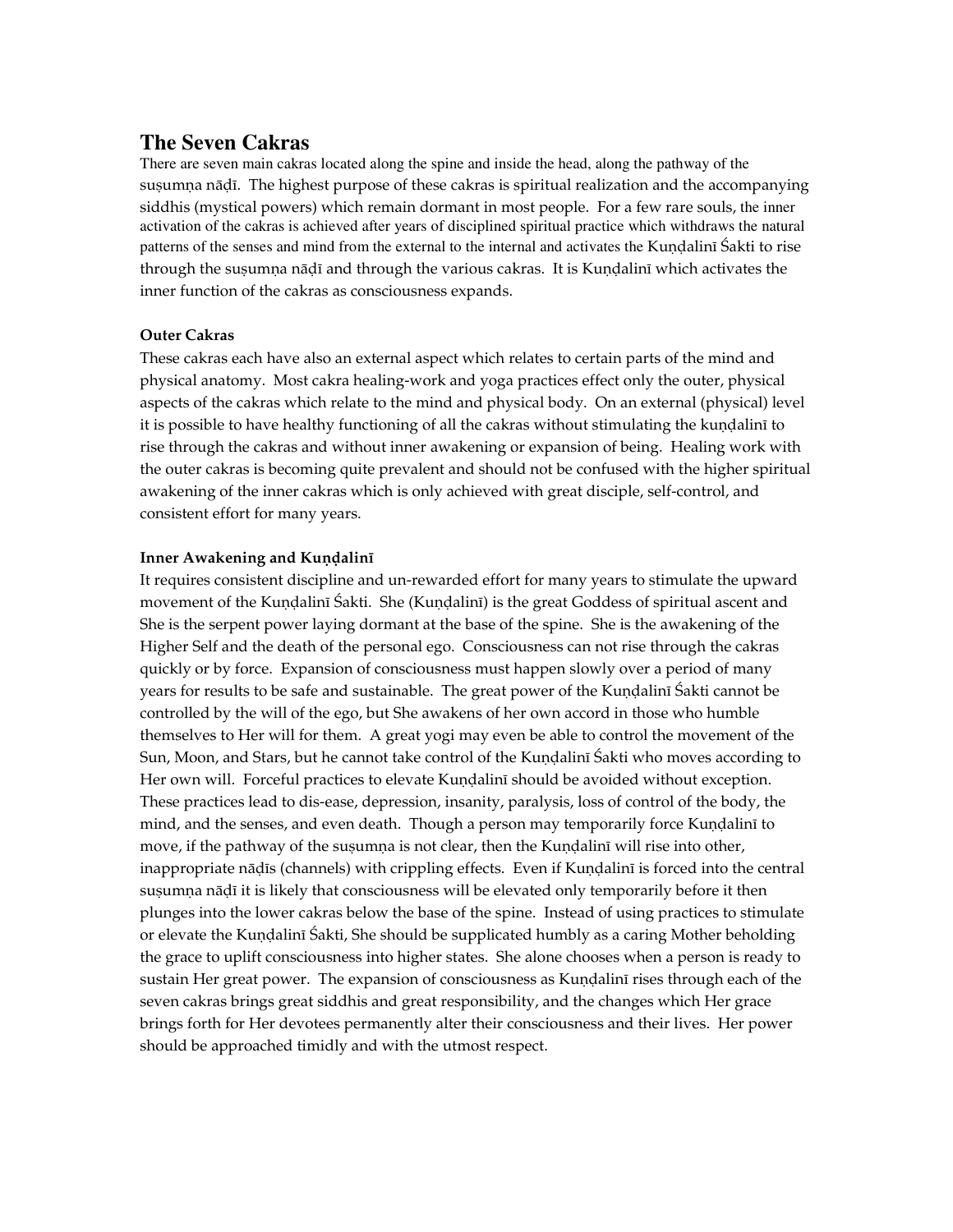### The Necessity of a Guru

The Kundalini Sakti bestows the purest grace of transformation and liberation upon the pure souls who humbly seek Truth and Realization, but Her intense power burns and destroys all that is impure. Her power is too intense for those who have not been spiritually attuned through years of appropriate practice. It is difficult for a person to understand Her mystical movements, and easy to be mislead from the path. It is wise for all who are seeking Kundalini, to seek the guidance of a realized Guru. The grace of a Guru is necessary for the stimulation of the Kundalini. His awakened consciousness acts as a springboard to spring the devotee from normal (ego) consciousness. Under the watchful eye of the Guru, the student progresses through the spiritual disciplines assigned by the Guru and through the realms of the various cakras. The Guru's awakened Kundalinī balances the Kundalinī in the student and directs it into the proper channels. Only with the direct grace of a living Guru may the practice of Kundalini yoga be begun or safely sustained for spiritual expansion.

#### Cakra Meditations

There have been many meditation images revealed by the Sages for the purpose of inspiring consciousness to the realm of the various cakras. Some of these meditations include a number of lotus petal with corresponding seed syllables for each cakra in addition to various shapes, colors, and Deities. These images and sounds vary according to tradition because inner subtle realities do not always translate directly into outer images or sounds. According to the perceptions of the Sages of each particular tradition these meditations are taught and practiced. No one view is right or wrong, but simply a unique vision of the same truth from a different vantage point. Some cakra meditations use the seed syllables for the various cakras for purifying, energizing, and stimulating awakening for the cakras. These techniques have been revealed for the purpose of stimulating Kundalini, and should be used only under the direct guidance of a living Guru. These meditations are often proscribed by various new-age healers for the purpose of balancing the outer (physical) aspects of the cakras. This is not the purpose for which these meditations were revealed. Using these meditations for outer healing without the preparatory steps of Yama and Niyama may stimulate incomplete and erratic movements of the Kundalini. It is not wise to rouse the Kundalini into motion for a person who is unprepared. Her power is difficult to endure and can even kill if a person is not ready to endure Her scorching fire of transformation. Generally it is best to allow the Kundalini Śakti to flow as She will, and to allow awakening to happen in its own time. This is usually only possible after the physical body has healed from a condition of dis-ease. Dis-ease is a condition of consciousness (a state of mind) which generally obstructs the flow of Kundalini. To try to cause spiritual awakening when there is a diseaseconsciousness effecting the mind will force Kundalini into the wrong channels. Because these meditations have been given for spiritual awakening, it is best to use them for spiritual awakening and to use other gentler methods for working on the physical aspect of the cakras like herbs, scents, gems, colors, or touch. Even these gentle (physical) techniques should be used with care and with proper knowledge of anatomy, marmas, and the tridosa.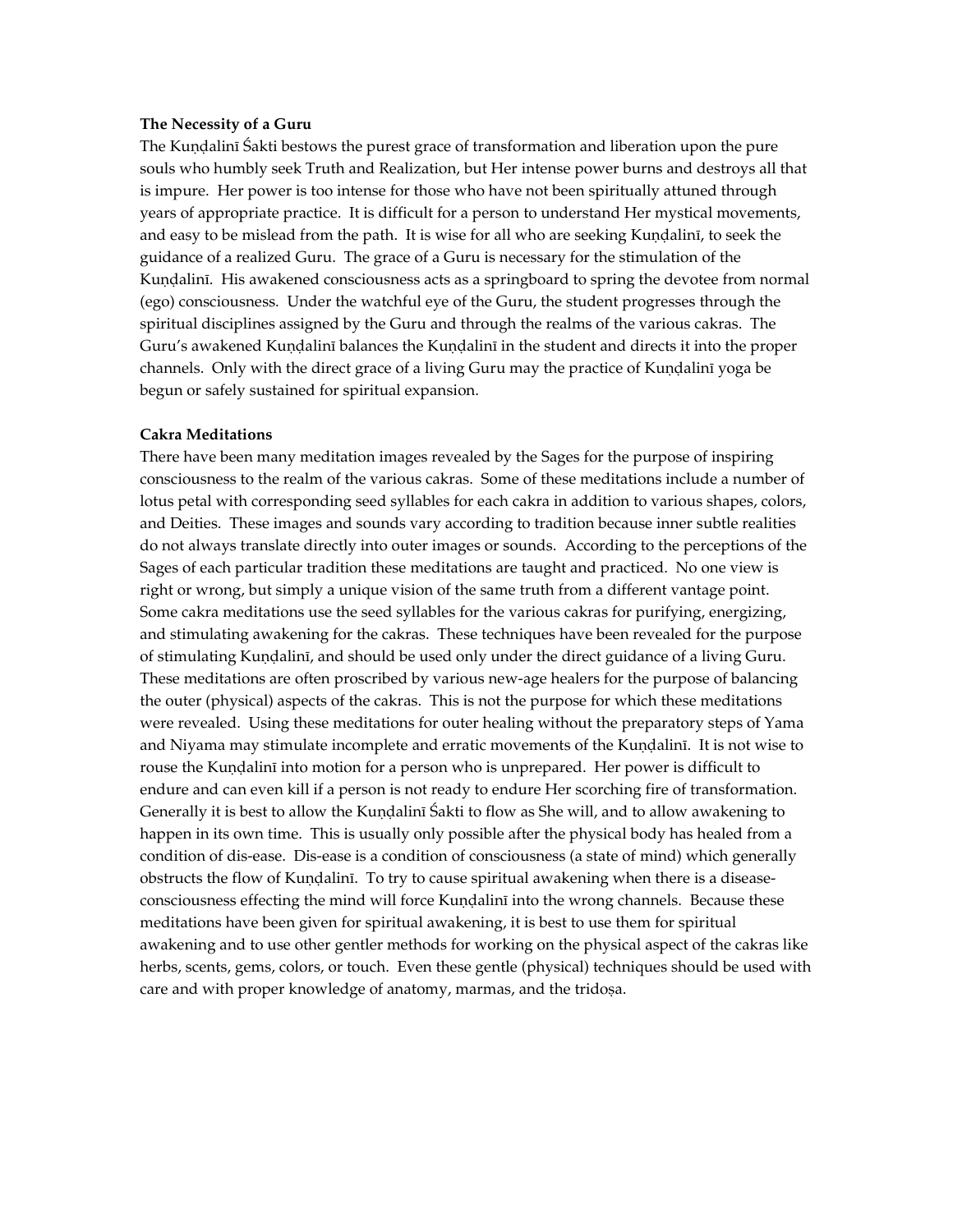## **The Seven Cakras**

| Cakra Name         | Location                 | Meaning                 | Function                |
|--------------------|--------------------------|-------------------------|-------------------------|
| 7) Sahasrāra       | Crown of Head            | Thousand-Petaled        | Illumination, Godliness |
|                    |                          | (Lotus), Thousand       |                         |
|                    |                          | Spoked (Wheel)          |                         |
| $6)$ $\bar{A}$ jñā | Point between the        | Command, Authority,     | Divine Sight            |
|                    | eyebrows (but inside the | <b>Unlimited Power</b>  |                         |
|                    | head)                    |                         |                         |
| 5) Viśuddha        | Point of spine           | Very Pure, Empty,       | Divine Love             |
|                    | corresponding to the     | Bright White, Virtuous, |                         |
|                    | throat                   | Free from Vice          |                         |
| 4) Anāhata         | Point of the spine       | Unstruct, Unwounded,    | <b>Direct Cognition</b> |
|                    | corresponding to the     | Unsullied, Intact, Not- |                         |
|                    | heart                    | multiple                |                         |
| 3) Manipūra        | Point of the spine       | City of Gems            | Will                    |
|                    | corresponding to the     |                         |                         |
|                    | navel                    |                         |                         |
| 2) Svādhisthāna    | Point of the spine just  | Dwelling Place of the   | Reason                  |
|                    | above the genitals       | Self, One's Own Place   |                         |
| 1) Mūlādhāra       | Base of the spine        | Foundation, Root of     | Memory-time-space -     |
|                    |                          | Support                 | Governs instincts of    |
|                    |                          |                         | survival and sexuality  |

## **Other minor cakras:**

In addition to the seven main cakras listed in yoga literature, there are many other minor cakras. These cakras are believed by some to be connected to one or the other of the seven major cakras.

## **A Few Minor Cakras**

| Cakra                       | Location                                                 | Meaning                                       | Function                                                                                                                                                                                     |
|-----------------------------|----------------------------------------------------------|-----------------------------------------------|----------------------------------------------------------------------------------------------------------------------------------------------------------------------------------------------|
| hrt or sūrya                | Just bellow the manipura<br>(the heart center)           | "seizing" or "Sun"                            | Here a Yogi becomes able<br>to determine his destiny.<br>This cakra is said to<br>provide heat by absorbing<br>Solar energy.                                                                 |
| tālumūla or lalana          | Inside the head just above<br>the uvula (palate)         | "indulging"                                   | This cakra stores amrita<br>(immortal nectar) trickling<br>from soma cakra                                                                                                                   |
| manas                       | Just above the ājñā ckara                                | "mind"                                        | Gives mastery over the<br>senses so consciousness<br>may enter the higher cakras                                                                                                             |
| Soma or bindu               | Just above the ājñā ckara                                | "Moon," "immortal<br>nectar," or "point"      | Unlocks the power to heal<br>all dis-eases (of onself or<br>others) and bestows<br>immortal life                                                                                             |
| Brahmarandhra or<br>nirvāna | At the top back of the head<br>(slightly above the head) | "the crevice of God" or<br>"final liberation" | Grants liberation or<br>samādhi                                                                                                                                                              |
| śrī or guru                 | Slightly above the top of<br>the head                    | "resplendent" or "spiritual"<br>teacher"      | It is associated with the<br>inner Guru (the guiding<br>force within); and when<br>consciousness dwells there<br>it endows the yogi with the<br>qualities of a Guru (or<br>teacher of Truth) |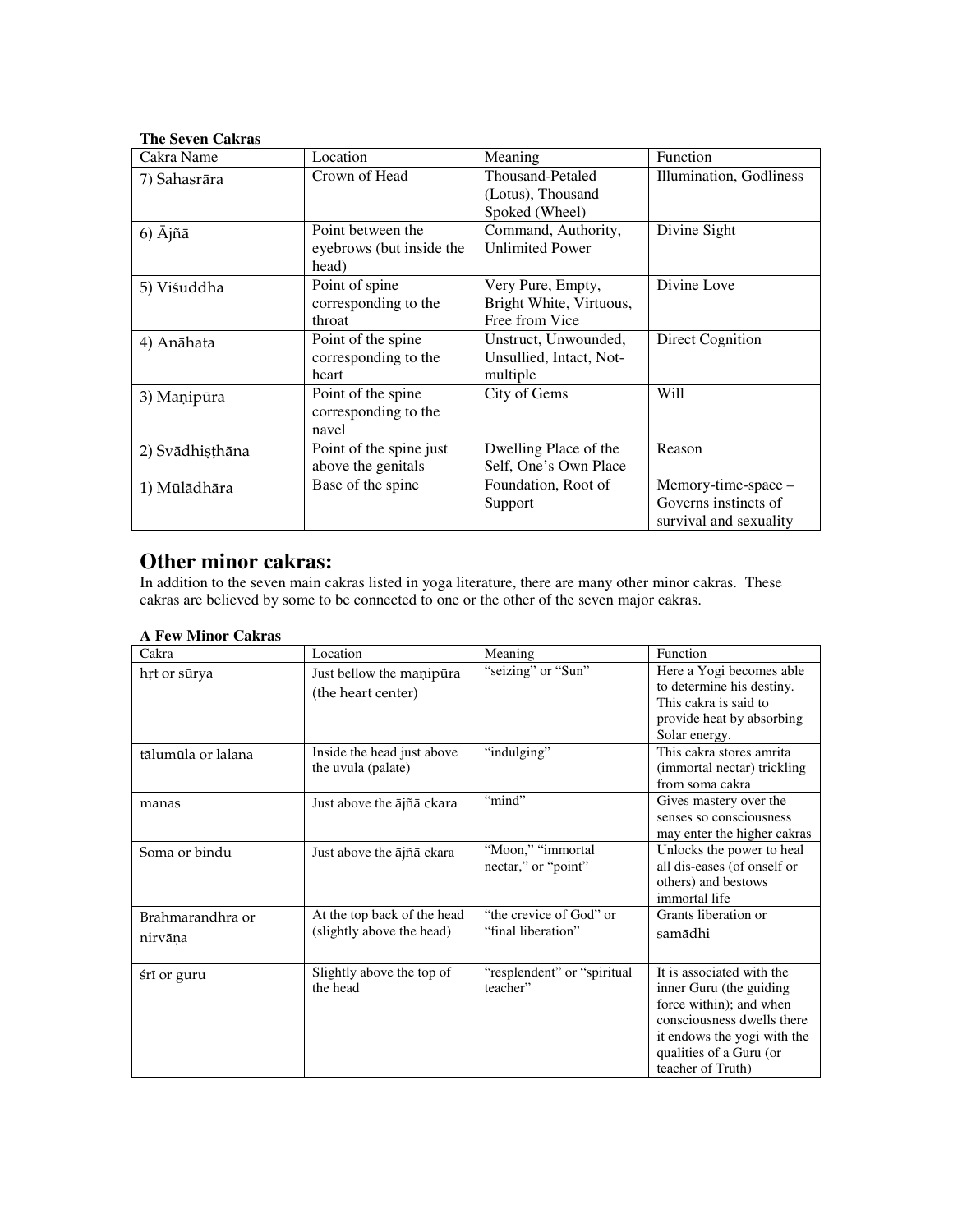## **The Three Granthis**

Though it is the nature of the ego to work against spiritual awakening in general, there are said to be three locations along the sușumna nāḍī where the upward movement of Kunḍalinī may be particularly difficult. These three obstructions are call ganthis, meaning "knots" or "difficulties." Do to the nature of consciousness and the instinctive mind, it is particularly difficult for consciousness to rise beyond these three points. These three granthis are the Brahma granthi, Vișnu granthi, and Rudra granthi. There are many other minor points where the Kundalini may get tied up for the meditating yogi, and the path of spiritual ascent will be slightly different for each individual, but these three points generally are points of difficulty for all. The Sahasrära cakra at the top of the head is sometimes described as the cakra of 1,000 granthis, because there are many points of difficulty within the cakra to be inwardly faced by the yogi before final liberation is attained. Also the throat Cakra contains a minor granthi as well.

### Brahma Granthi

The Brahma Granthi is located at the  $3<sup>rd</sup>$  (Maṇipūra) cakra, though other sources say it is at the  $1<sup>st</sup>$ (Mūlādhāra) cakra. These are generally both points of some difficulty. The  $3<sup>rd</sup>$  cakra is a point of great significance for the yogi because it signifies detachment from the phenomenal world. When Kundalini pierces this Granthi the yogi is not bound by phenomenal existence. He attains the will to work through the karmas of life and to transform his destiny. Before consciousness rises beyond this point there may be great darkness and difficulty as consciousness works through the realms of the first 3 cakras. It is very difficult for a person whose consciousness is rising through the first 3 cakras to discern whether progress is being made or not. It is very important for a seeker to have the guidance of a qualified Guru especially at this time. When the consciousness surpasses the Brahma granthi at the 3<sup>rd</sup> cakra things become much easier and the yogi begins to recognize his progress and begins to transcend the darkness of the lower cakras because he has conquored the instinctive mind and transcended the physical body. This seeker is a master of the world of forms and names. The 1<sup>st</sup> cakra marks the point of spiritual ascent which comes about when spiritual seeking is consciously begun when the Kundalini gets aroused from its latent position at the base of the spine.

### Visnu Granthi

The Vișņu Granthi is located at the  $4<sup>th</sup>$  (Anāhata) cakra. It marks a point in the ascent of Kundalinī when emotional ties to traditions are cut. Compassion leads the consciousness into attachment to the external world. When the Visnu Granthi is pierced this compassion gets tranformed into a higher vision of universal good which empowers the actions of the Yogi to change the karmas of others. He sees all things to be manifestations of the Lord's garce and Loves and serves naturally by his nature. The yogi who surpasses this granthi becomes a knower of truth and the words which he speaks come to be. His words are living scriptures to awaken all that listen. At this point in his practice, the yogi enjoys life and happily accepts the karmas which arise for him. He sees Divine Light and seeks the Lord with all his heart, this is natural because he has transcended Prāņa and its (astral) body. This yogi is a master of will and desire and has no attachment to the fruits of karma.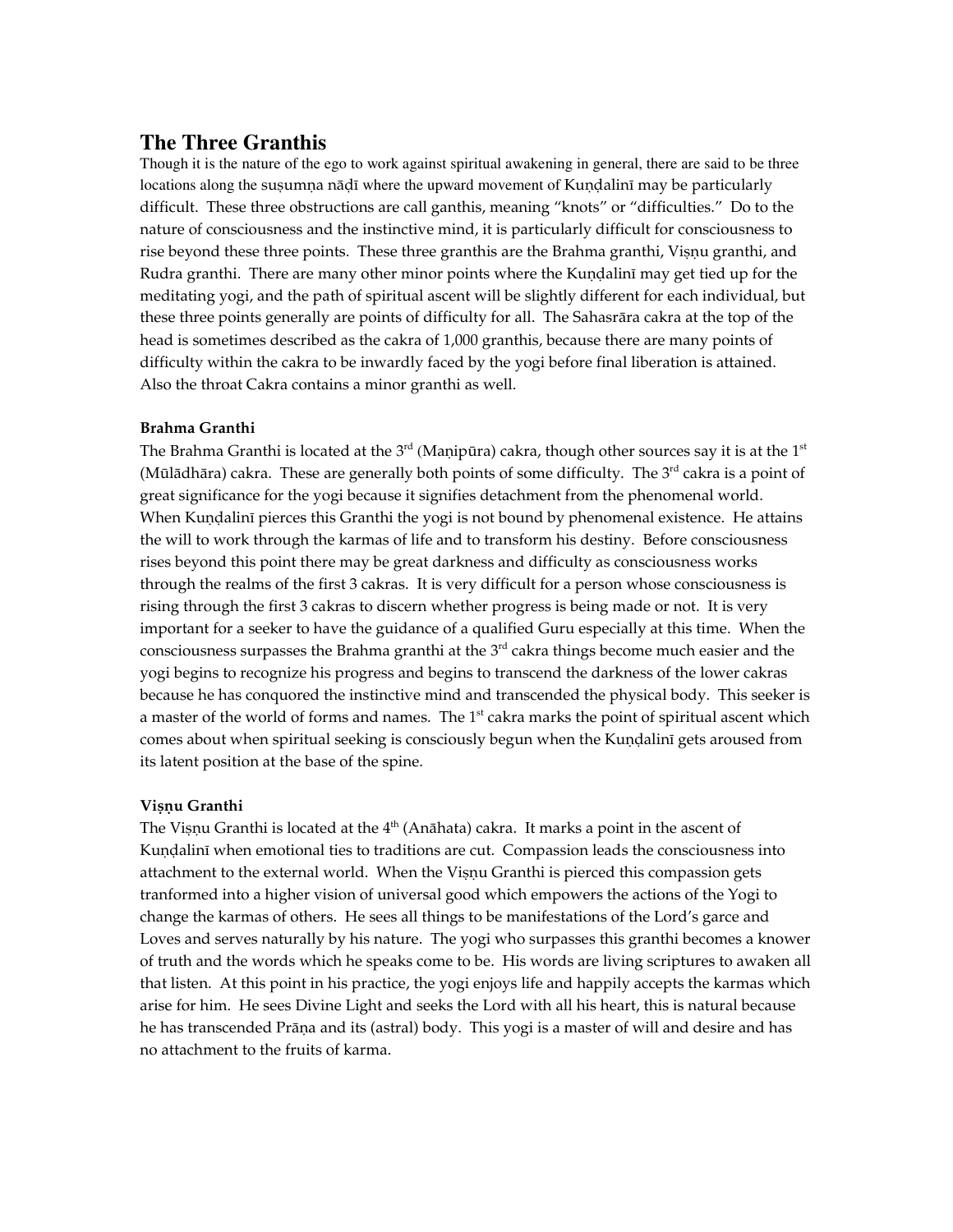### Rudra Granthi

The Rudra Granthi is located at the  $6<sup>th</sup>$  ( $\bar{A}$ jñā) Cakra. It marks the point of no return beyond which they say spiritual progress generally does not backslide, but continues onward toward merging with the Divine. Just as the Brahma Granthi relates to the physical body and the Visnu Granthi relates to the astral body, the Rudra Granthi relates to the Causal (Soul) body and the detachment thereof. The obstacle here is the attachment to the separate identity the egoconsciousness. When the yogi detached from the sense of "I," the Kundalini pierces the Rudra Granthi en route toward the Sahasrära cakra at the top of the head and the realization of the immortal Self. The true Self abides in all things, it is not in one place or time, but in all places past, present, and future. When the yogi's consciousness rises beyond the Rudra Granthi, he sees himself to be infintie and beyond time. He knows the past, present, and future, may disapear and reapear at will, and may transport himself to any place or time or to many places simultaneously. He must be careful at this point because many siddhi are developed not to be lured by the temptations of these powers back into the material realm and the lower cakras. The spiritual master, ever-weary of the pitfalls of the siddhis, rededicates all his efforts toward the highest realization and merges completely into the infinite Self. His awareness transcends all things and pervades all things.

| Granthi        | Location                                | Relevance                         |
|----------------|-----------------------------------------|-----------------------------------|
| Brahma Granthi | At the 3 <sup>rd</sup> (Manipūra) Cakra | Physical Body; Bondage to         |
|                |                                         | Desire; the Mind / Feeling / Will |
| Visnu Granthi  | At the 4 <sup>th</sup> (Anāhata) Cakra  | Astral Body; Bondage of Actions;  |
|                |                                         | Prāņa / Action                    |
| Rudra Granthi  | At the $6^{th}$ ( $\bar{A}$ jñā) Cakra  | Causal Body; Bondage of           |
|                |                                         | Thoughts; Knowing / Jñāna         |

#### **The Three Granthis**